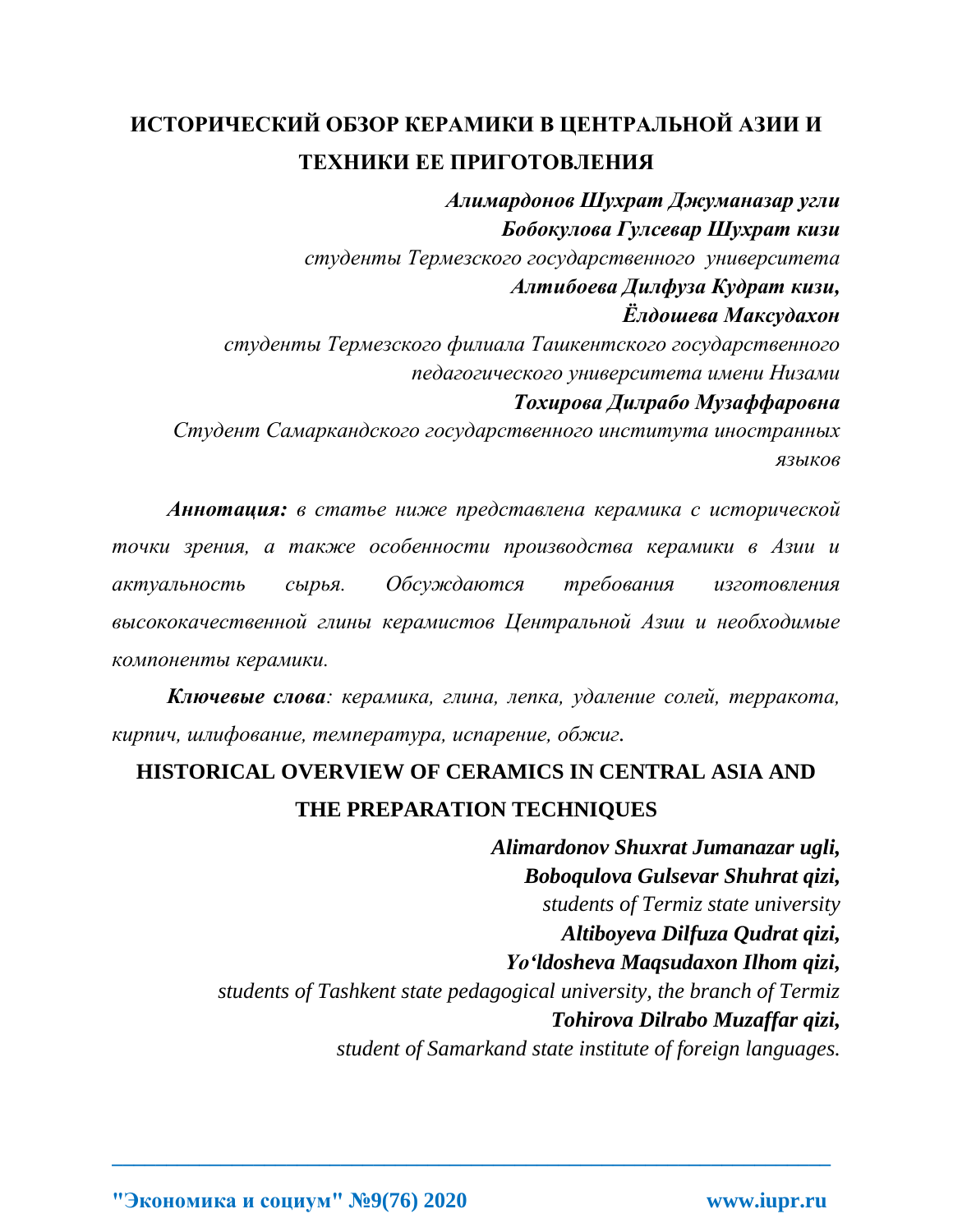*Abstract: The paper below aims to introduce ceramics from historical point of view and the peculiarities of Asian ceramics production and actuality of raw materials. Furthermore, the requirements of making high-quality clay of Central Asian ceramists and necessary components of ceramics are discussed.*

*Key words: pottery, clay, molding, removal of salts, terracotta, bricks, grinding, temperature, evaporation, firing, burning*

The production process of clay for pottery is approximately the same for all the types of pottery materials. Therefore, the choice of raw materials and the preparation of clay mass can be considered akin to each other in terms of the production of bricks, architectural terracotta, glazed products, with only considerable or slight variations in techniques of preparation.

Judging from the findings of researches and archeological investigations, it was established that the material of ceramics dates back to the 1-2th centuries BC. Only high-quality ceramics have come hither to us, which differed from ordinary ceramics. The molding material was prepared via the method that has been preserved in some places even until now. After thorough removing of the soil's surface layer, soil was loosened with water and repeatedly ground to pieces. Water was periodically drained and poured again to remove salts from the soil. Prolonged soil treatment (freezing, washing, shoveling, grinding) significantly improves the quality of the future kitchenware or houseware. This is absolutely correct that grinding increases the elastic properties of the clay, contributing to the density of the product, and, consequently, better preservation. The removal of salts ensures the durability of raw products. To reduce shrinkage probability, a significant amount of adobe was sometimes added into the clay mass.

In the manufacture of ceramics, in some cases, thin grass stems, horsehair and wool were added to it, which served to prevents cracking of the material. Bricks were molded in wooden frames and after drying they were removed simply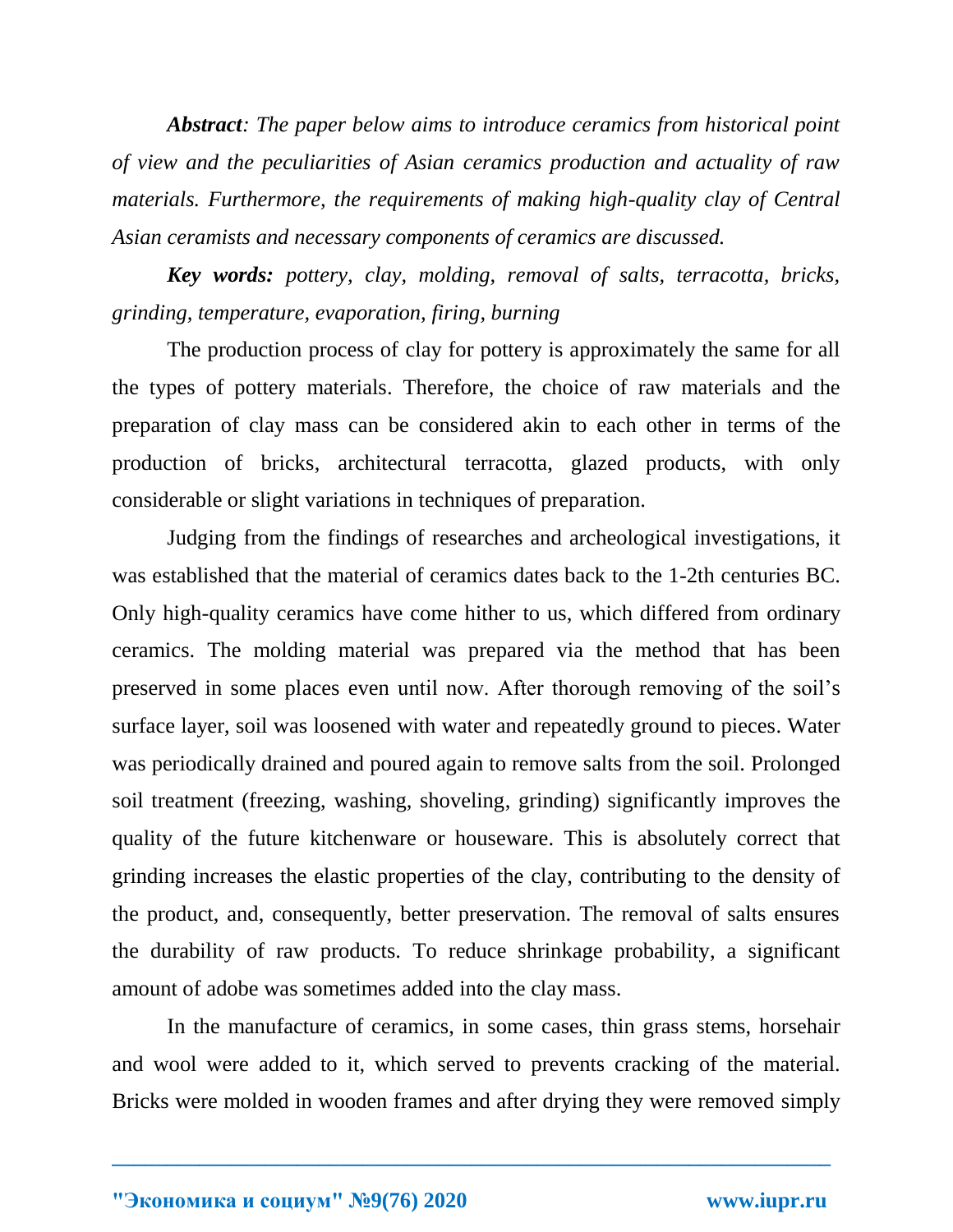by hand. Sometimes ceramic products were cut out with a knife from a leveled clay layer instead of molding process.

Simple details of ceramics decoration can be noticed from the XI-XII centuries ceramics samples. Whetstones, partition were used as the main techniques of decorating ceramics. The small parts of the ornament with figured outlines were usually cut with a knife from the layers of crude, slightly strengthened clay mass. At the same time burnt bricks started to creep in the ceramics production. The Kalyan minaret in Bukhara was built from burnt bricks, which was usually and widely practiced in the monuments of Turkmenistan as well.

The procedure of clay layers' preparation was complex and known to ceramics masters only. Elaborately mixed clay mass was leveled into a layer of the thickness of reasonable sufficiency. After keeping in a shaded place, depending on the air temperature ranging from one to three days, the clay was cut deploying great skill and care. Clay moisture should have been kept approximately stable. In order to prevent over-drying of clay, they were most likely wrapped in damp rags.

The dried products were fired, obviously in the same furnaces in which the brick was fired. The firing temperature was unstable in different parts of the furnace, as a result of which the degree of firing products was different. Laboratory analysis of firing temperature of ceramics showed that it varied within 850-1200 C, most often it was 900-1000 C. The ceramic products had variety of colors due to the uneven distribution of temperature. Thus, unglazed products, especially bricks and tiles, were painted after firing to create a one-color building surface. Different colored products were painted with liquid made out of powdered colored minerals using brushes.

Carved glazed ceramics with epigraphic ornaments were chiefly painted in two colors to highlight the inscription. Method for the production of glazing had the different varieties. First, the prepared tile surface was immersed in the glaze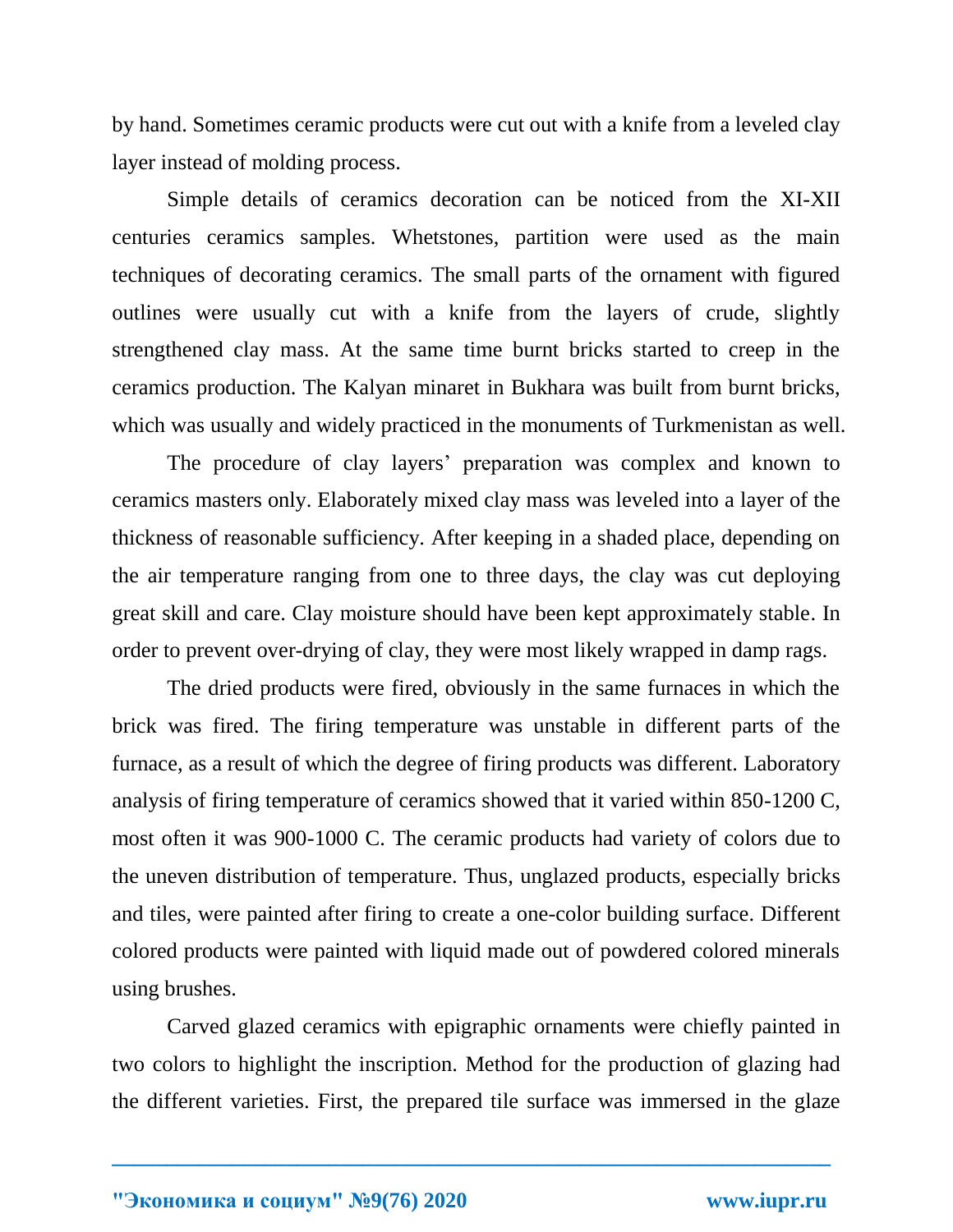liquid, forming the background surface of the picture. After absorbing stage of the paint, pattern was drawn with black paint, requiring great experience and taste and elegance from the master. Often, the entire remaining surface of the product surface was covered with blue, green, blue, purple and black colors glazes. Red paint was used least to cover small details and draw contours. Secondary glaze firing was usually carried out at lower temperatures than the first, depending on the composition and fusibility of the glaze. So, temperature of about  $720$  ° C was applied, the second glaze firing didn't require much exceeding it, while the base must be fired at a temperature of about 900-950 ° C.

The main material for the production of glaze is quartz. In Uzbekistan, there are deposits of quartz sand used to the manufacture of glass. The second main component of the glaze was alkali soil. In Uzbekistan, as in the whole of Middle Asia, alkali was obtained from the soil of the desert or semi-desert plants. Their soil contains up to 50% alkalis, mainly sodium. In addition to alkalis, it contains a small amount of magnesium, calcium, amorphous silica and even gypsum.

Glazes were usually filled with a small amount of plastic clay, which improved the quality, the consistency and fusibility. Tin and lead were mixed into the glaze mass to ensure glittering surface and special brightness.

Mineral dyes, copper, manganese ores were used to obtain colored glazes. Materials for the glaze mixture were selected, crushed, dosed, fused and ground thoroughly. At first, alkali and quartz were fused, then tin, lead, and dyes were added during the frying process. Afterward, glaze was diluted with water to obtain a glaze slip. *Samarkand glazes* used to cover certain details of the ornament of carved terracotta and tiled majolica. The element of iron was used as well to give greenish shade.

The schools of ceramics were akin to each other in some respects. For example, glazes of Bukhara, Shakhrisabz and ancient Merv were close to those of